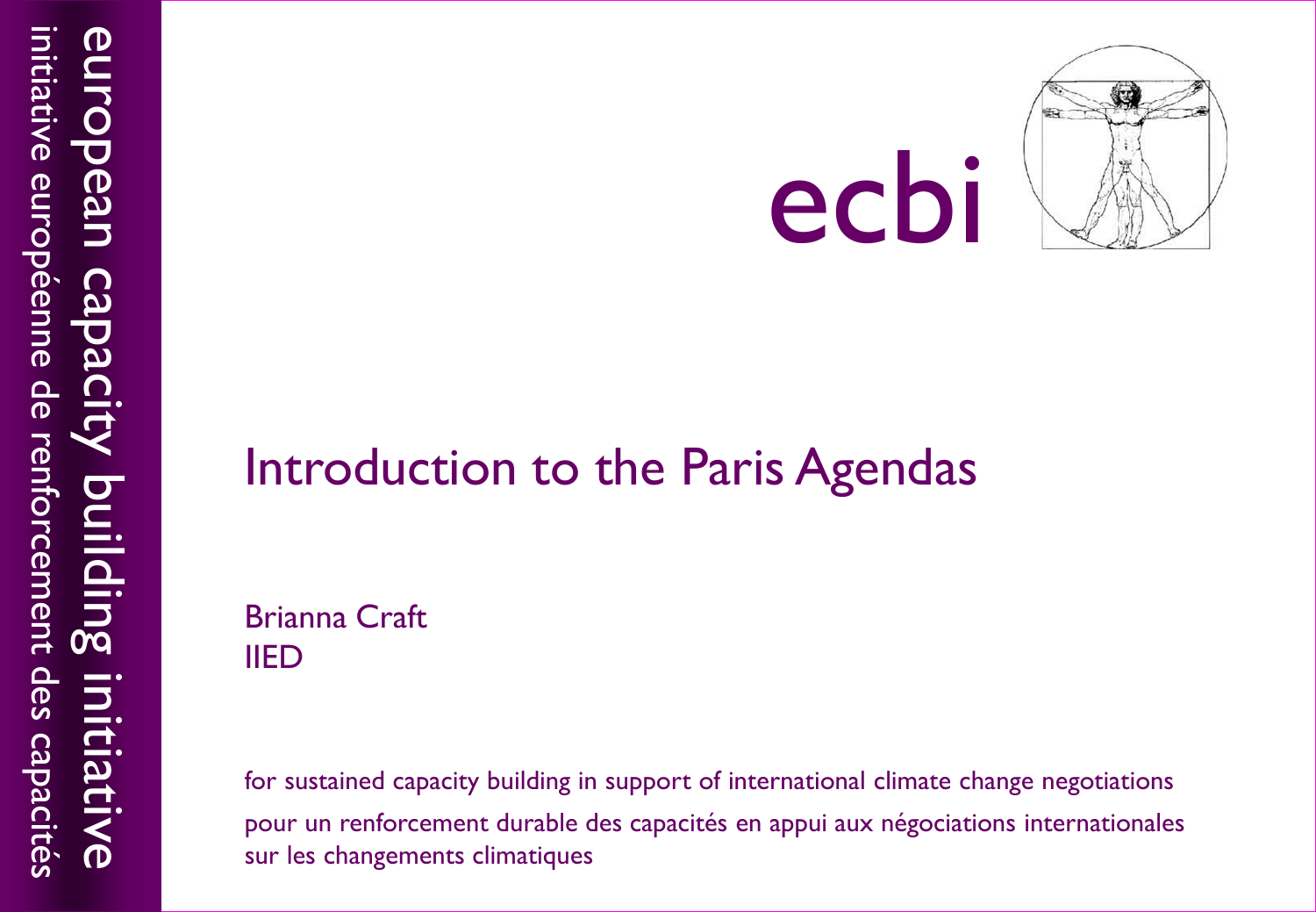# The UNFCCC Train



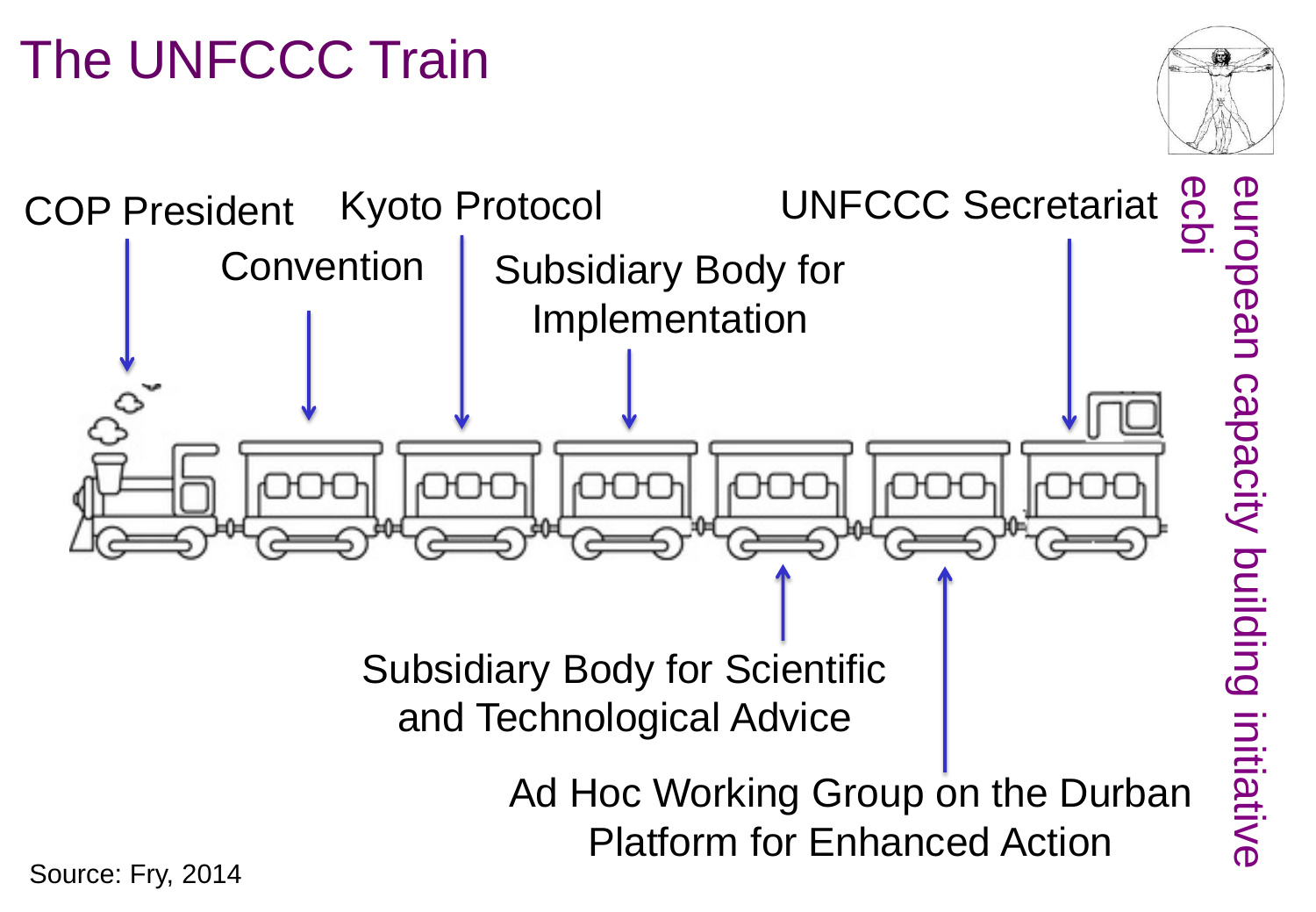

european<br>ecbi european capacity building initiative capacity building initiative

Source: Fry, 2014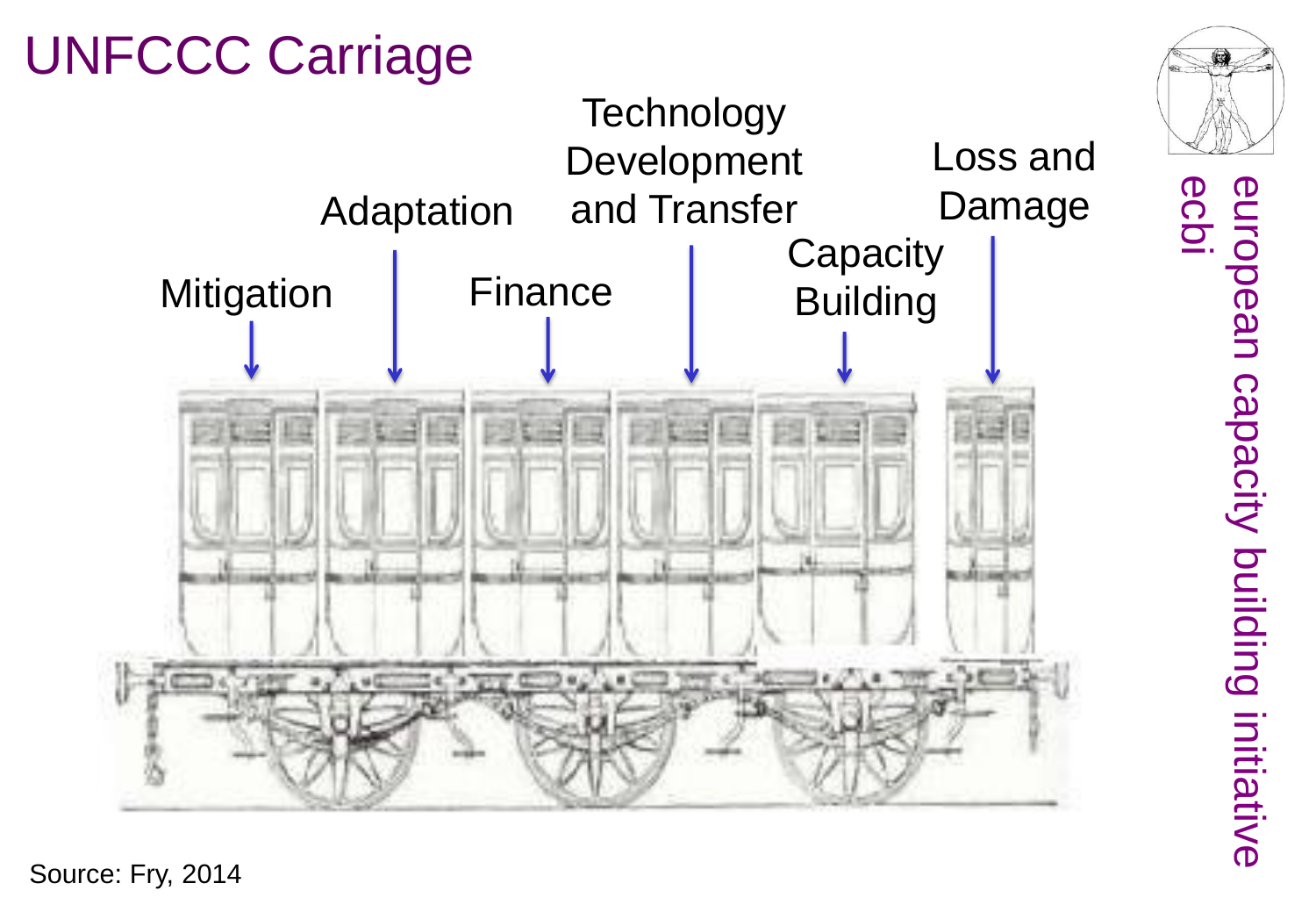# The Paris Agendas

The provisional agendas are available on the UNFCCC's website here:<http://unfccc.int/2860.php>

- 1. Overview schedule
- 2. COP
- 3. CMP
- 4. SBI
- 5. SBSTA
- 6. ADP



ecpl

enropean

european capacity building initiative

capacity building initiative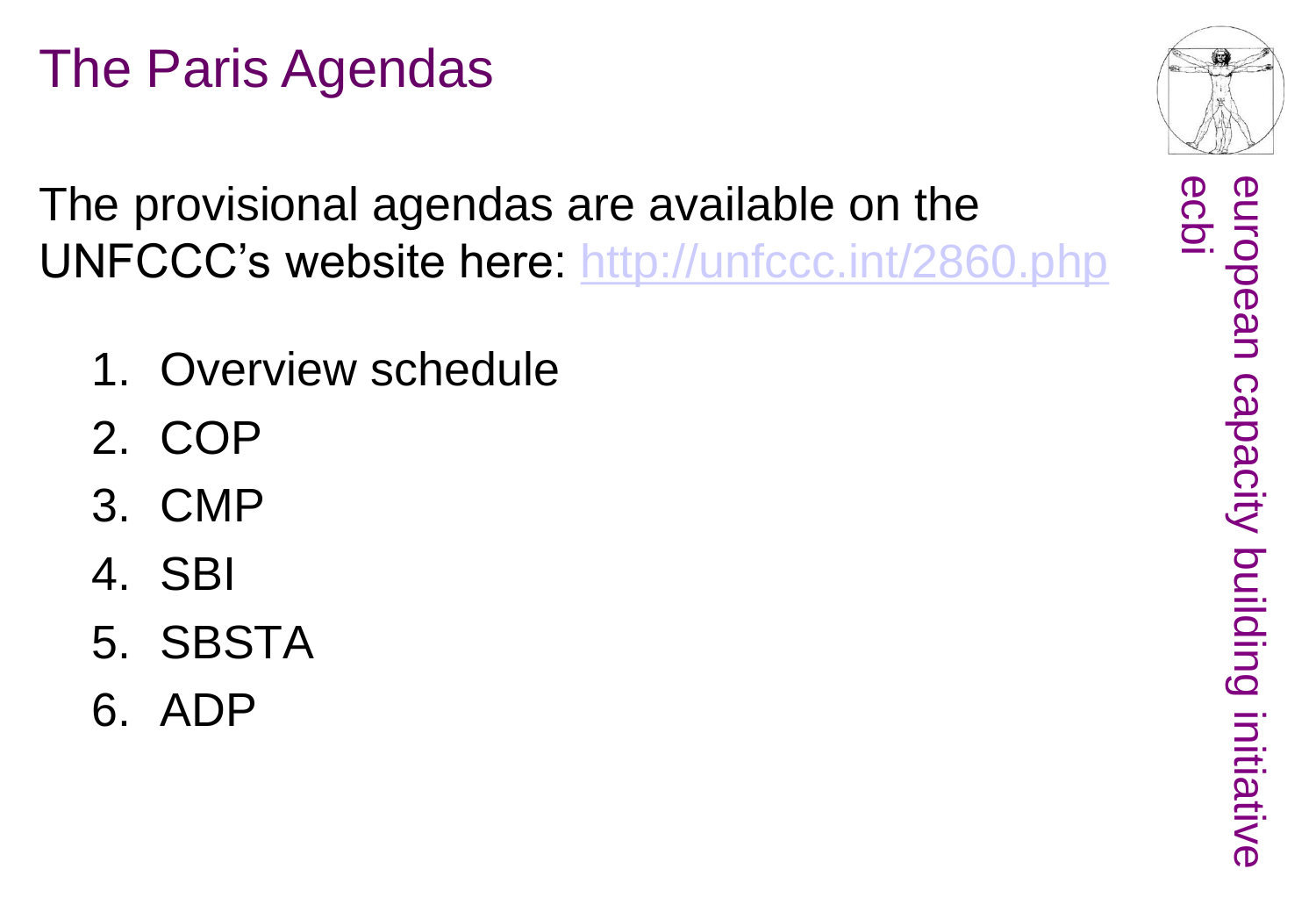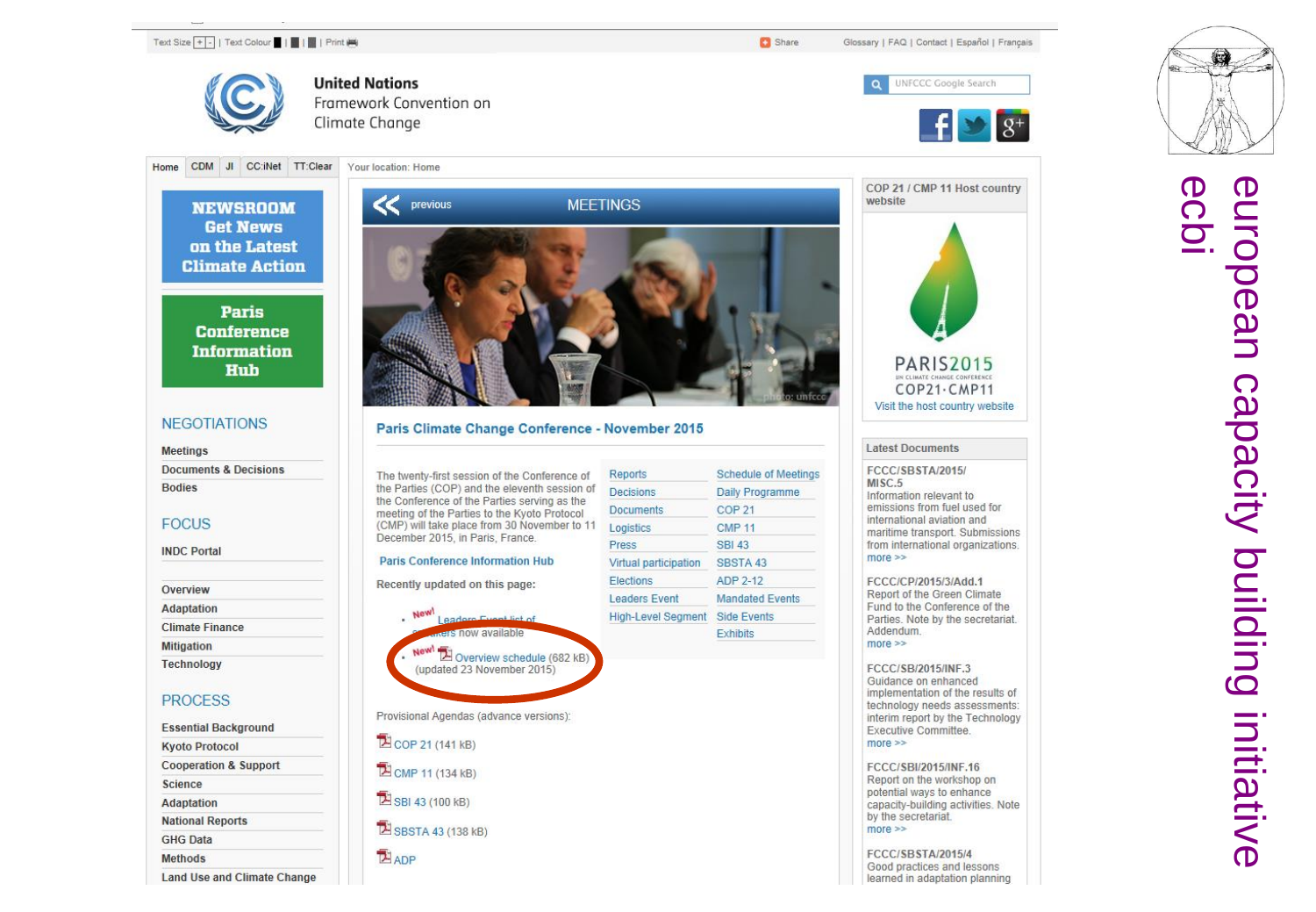



PARIS2015

| Day/Time                          | First Week (30 November - 6 December)                                                          |                                                 |                                                                         |                                            |                                                                               |                                                 |                                                                      |                                                                      |
|-----------------------------------|------------------------------------------------------------------------------------------------|-------------------------------------------------|-------------------------------------------------------------------------|--------------------------------------------|-------------------------------------------------------------------------------|-------------------------------------------------|----------------------------------------------------------------------|----------------------------------------------------------------------|
|                                   | 10:00 to 13:00                                                                                 |                                                 |                                                                         |                                            | Lunch Break <sup>3</sup>                                                      | 15:00 to 18:00                                  |                                                                      | Evening <sup>4</sup>                                                 |
| <b>Monday</b><br>30 <sup>th</sup> | COP: opening<br>and election of the<br>COP21/CMP11<br>President<br>$(10:00 \text{ to } 11:00)$ |                                                 | Opening ceremony of<br>the Leaders Event<br>$(11:00 \text{ to } 11:30)$ |                                            | <b>JISC</b> side event                                                        | Leaders Event <sup>5</sup>                      |                                                                      | <b>Results of World</b><br>Wide Views on<br>Climate and<br>Energy    |
| <b>Tuesday</b><br>1 <sup>st</sup> | COP:<br>launch<br>of work                                                                      | CMP:<br>opening<br>and launch<br>of work        | <b>Joint</b><br>COP/CMP<br>group<br>statements <sup>6</sup>             | SBSTA:<br>opening<br>and launch<br>of work | CDM side event                                                                | SBI: opening and launch<br>of work              | <b>SBI</b><br>Multilateral<br>Assessment<br>under the IAR<br>process | Work of the LEG<br>in supporting the<br><b>LDCs on NAPs</b>          |
|                                   |                                                                                                | Groups of the Convention and<br>Protocol bodies |                                                                         |                                            | The Adaptation<br>Committee -<br>Overview of the first<br>three years of work | Groups of the Convention and Protocol<br>bodies |                                                                      | and NAPAs<br>Synthesis report<br>on the aggregate<br>effect of INDCs |
|                                   | LPAA Focus: Forest <sup>7</sup> (9:30-13:45)                                                   |                                                 |                                                                         |                                            |                                                                               | LPAA Focus: Agriculture (15:00-18:15)           |                                                                      |                                                                      |

<sup>&</sup>lt;sup>3</sup> UNFCCC and related side events listed in italics will be held from 13:15 to 14:45 during lunch time.

<sup>&</sup>lt;sup>4</sup> UNFCCC and related side events listed in italics will be held from 18:30 to 20:00, except otherwise stated.

<sup>&</sup>lt;sup>5</sup> For detailed information please visit the Paris Conference Information Hub.

<sup>&</sup>lt;sup>6</sup> Groups will be invited to forego delivery of statements in favor of immediate web posting so that work can begin without delay.

<sup>&</sup>lt;sup>7</sup> Events in purple are part of the Lima-Paris Action Agenda (LPAA). Learn more about the LPAA here: http://newsroom.unfccc.int/lpaa.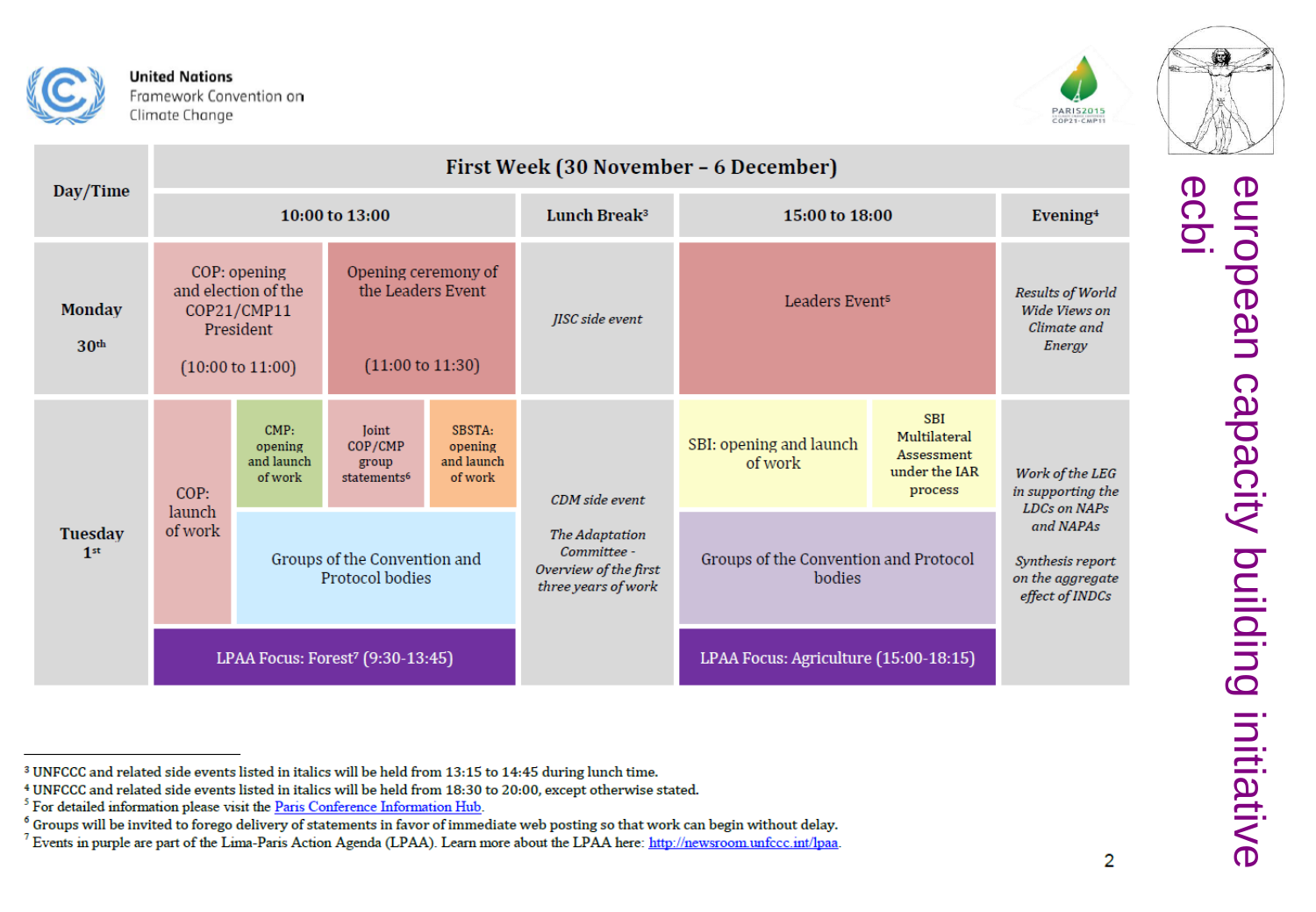#### The Overview

- **ADP:** Sunday, 29 Nov Saturday, 5 Dec
- **Leaders Event:** Monday, 30 Nov
- **COP:** Monday, 30 Nov Friday, 11 Dec
- **CMP:** Tuesday, 1 Dec Friday, 11 Dec
- **SBSTA / SBI:** Tuesday, 1 Dec Friday, 4 Dec
- **Centre closed**: Sunday, 6 Dec
- **High-Level Segment:** Monday, 7 Dec Tuesday, 8 Dec
- **Day overview:** 8:00-10:00 coordination; 10:00- 13:00 sessions; 13:00-15:00 coordination; 15:00-18:00 sessions; 19:00-21:00+ sessions

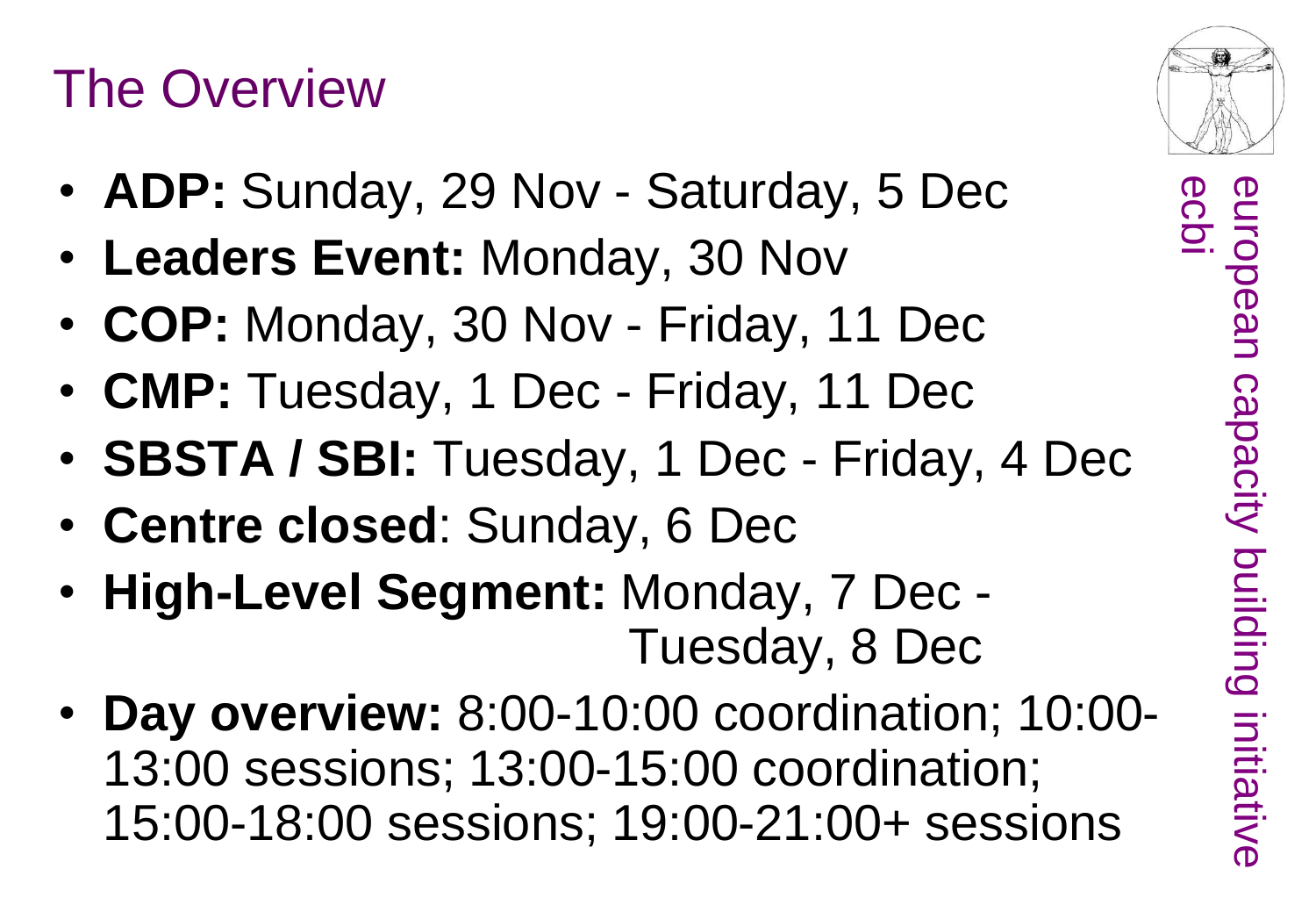# Daily Schedule



- Check the screens
- Live meetings schedule:

[https://grandreserva.un](https://grandreserva.unfccc.int/grandreserva/public/schedule?conference_id=66) [fccc.int/grandreserva/p](https://grandreserva.unfccc.int/grandreserva/public/schedule?conference_id=66) [ublic/schedule?confere](https://grandreserva.unfccc.int/grandreserva/public/schedule?conference_id=66) [nce\\_id=66](https://grandreserva.unfccc.int/grandreserva/public/schedule?conference_id=66)



eurol ecbi european capacity building initiative pean Capacity building initiative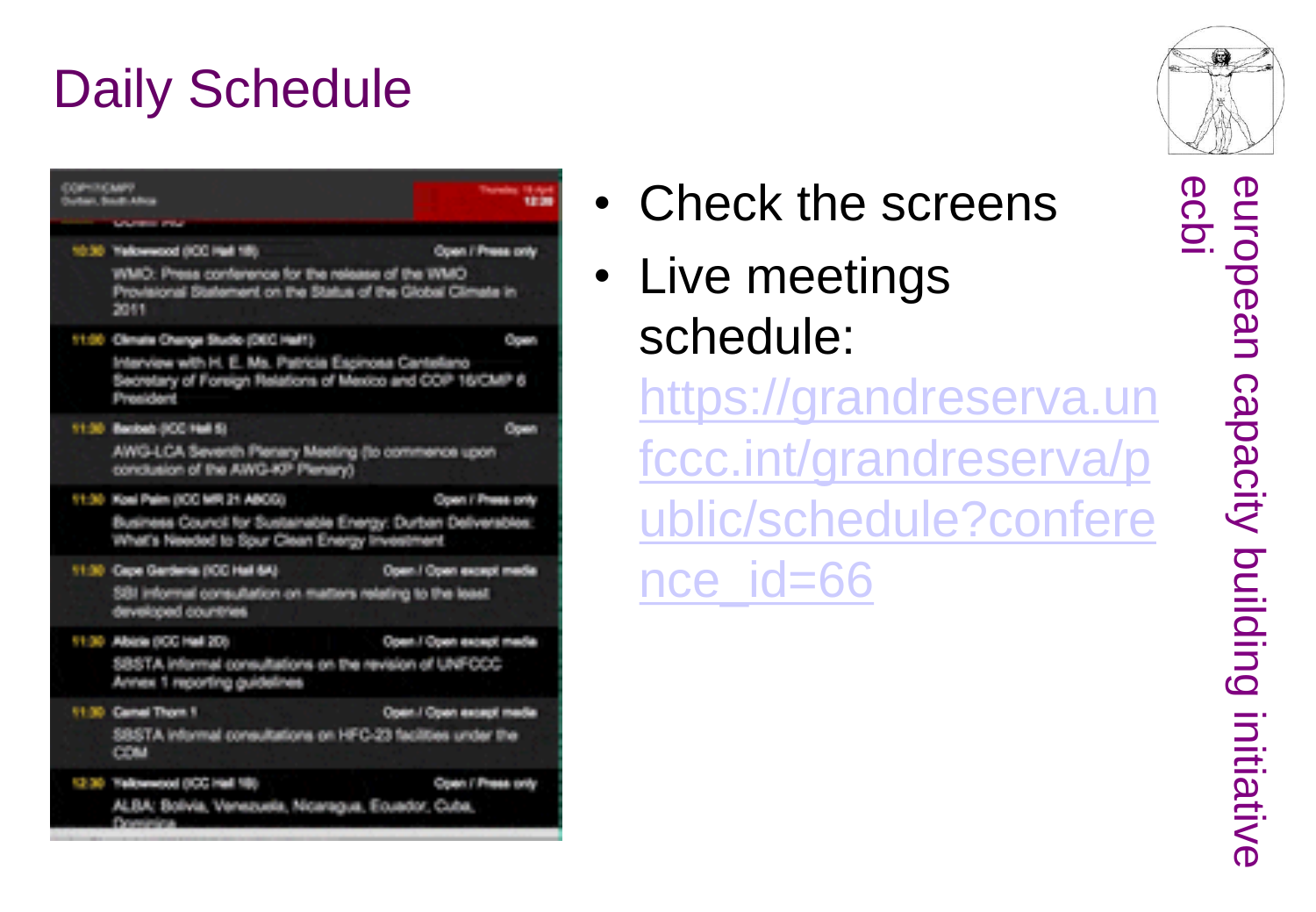# COP Agenda Items for LDCs

- **Item 7:** Report of the Adaptation Committee
- **Item 8:** Warsaw International Mechanism for Loss and Damage
- **Item 8:** Warsaw International Mechanism for<br>
Loss and Damage<br>
 **Item 9:** Development and transfer of technologies<br>
and implementation of the Technology<br> **Item 10:** The 2013–2015 review<br>
 **Item 12:** Matters relating to and implementation of the Technology **Mechanism**
- **Item 10:** The 2013–2015 review
- **Item 12:** Matters relating to finance
- **Item 15: Capacity-building**
- **Item 16b:** Matters related to LDCs
- **Item 17: Gender and climate change**
- **Item 20:** High-level segment



ecpi european capacity building initiative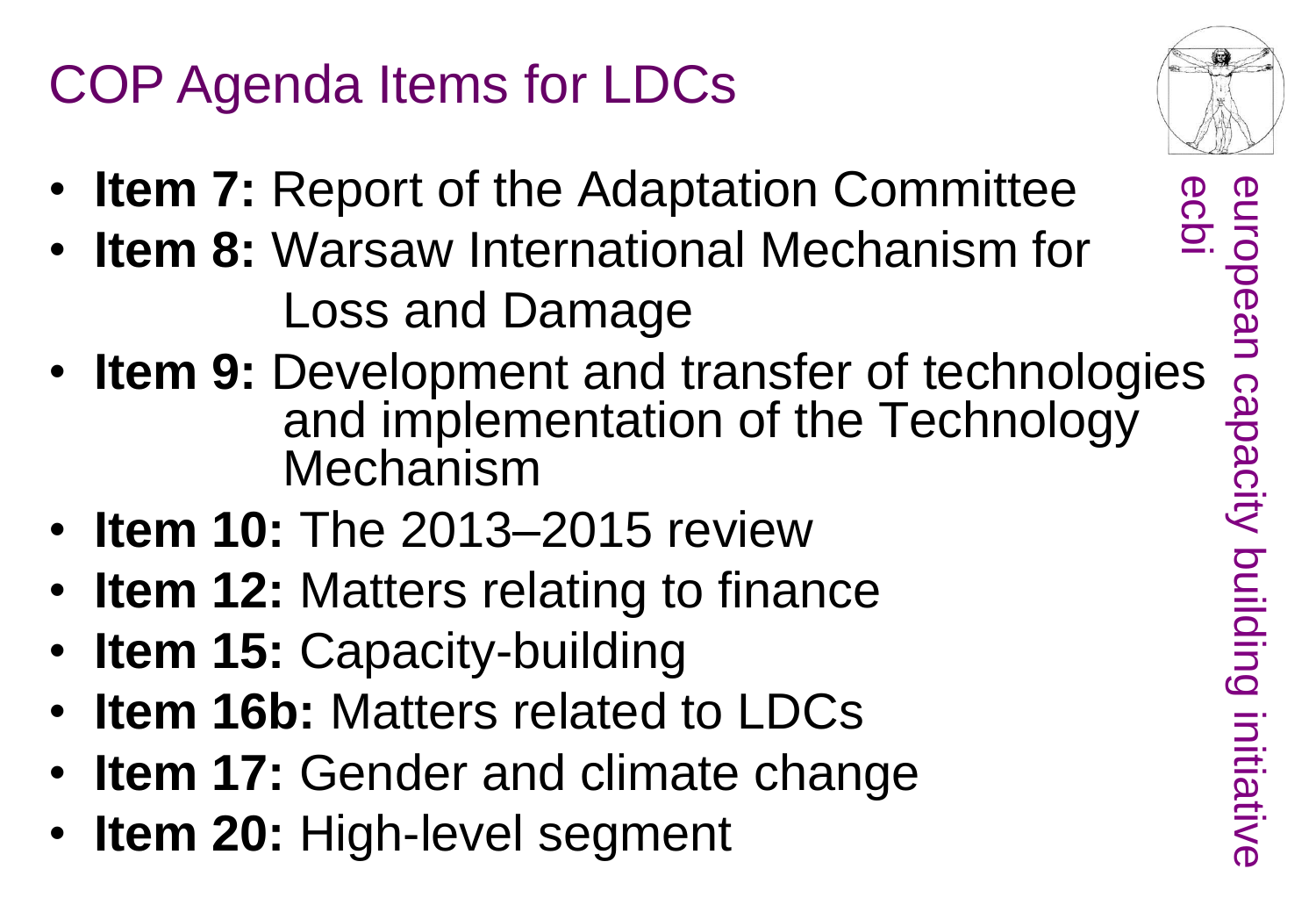### CMP Agenda Items for LDCs

- **Item 7:** Report of the Adaptation Fund Board
- **Item 8:** Report of the high-level ministerial round table on increased ambition of Kyoto Protocol commitments



european capacity building initiative

capacity building initiative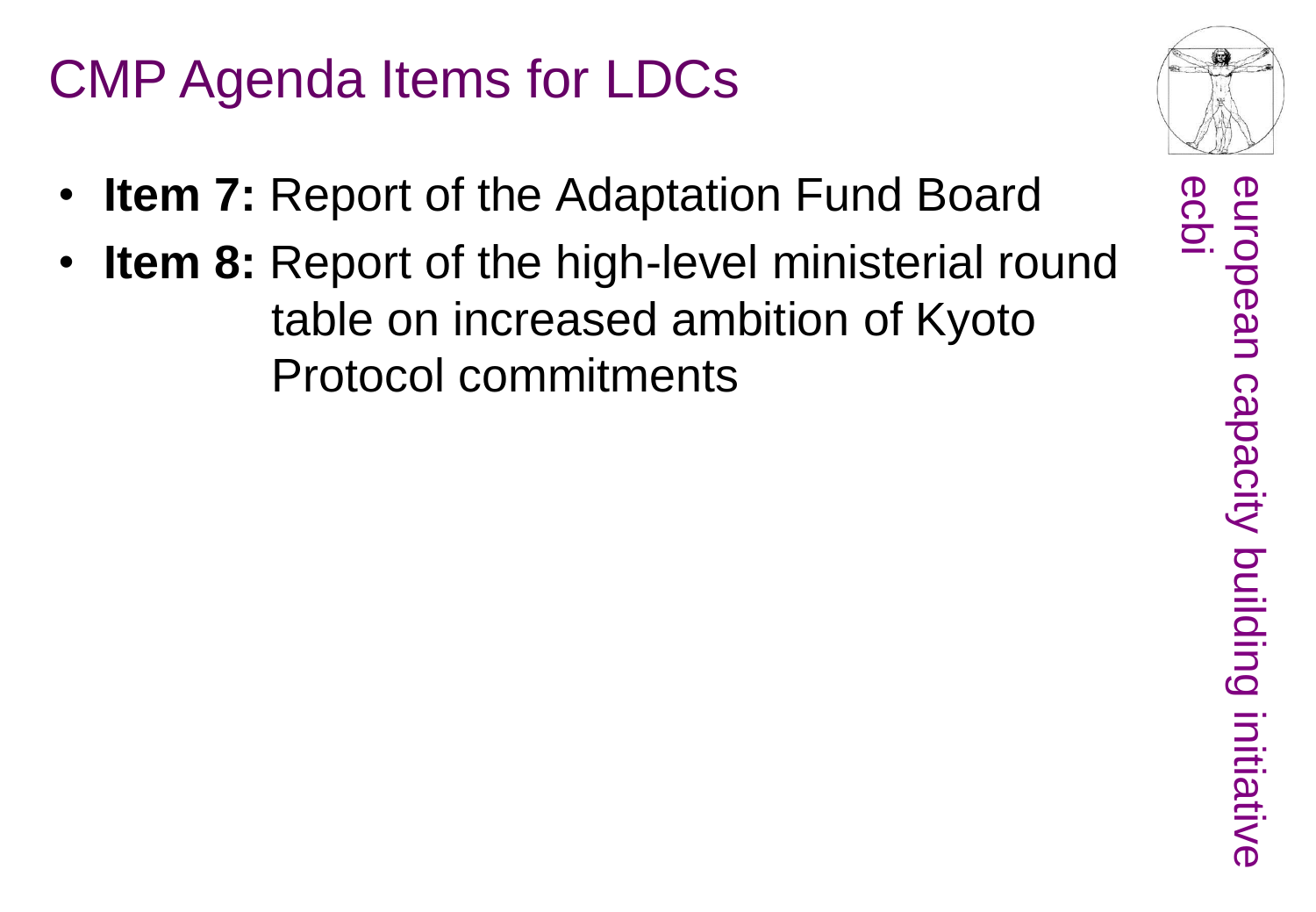SBI Agenda Items for LDCs

- **Item 6:** Matters relating to the least developed countries
- **Item 7:** National adaptation plans
- **Item 8:** Report of the Adaptation Committee
- **Item 9:** Warsaw International Mechanism for Loss and Damage
- **Item 10:** Development and transfer of technologies and implementation of the Technology Mechanism
- **Item 11: Capacity-building**
- **Item 13:** The 2013–2015 review
- **Item 14: Gender and climate change**

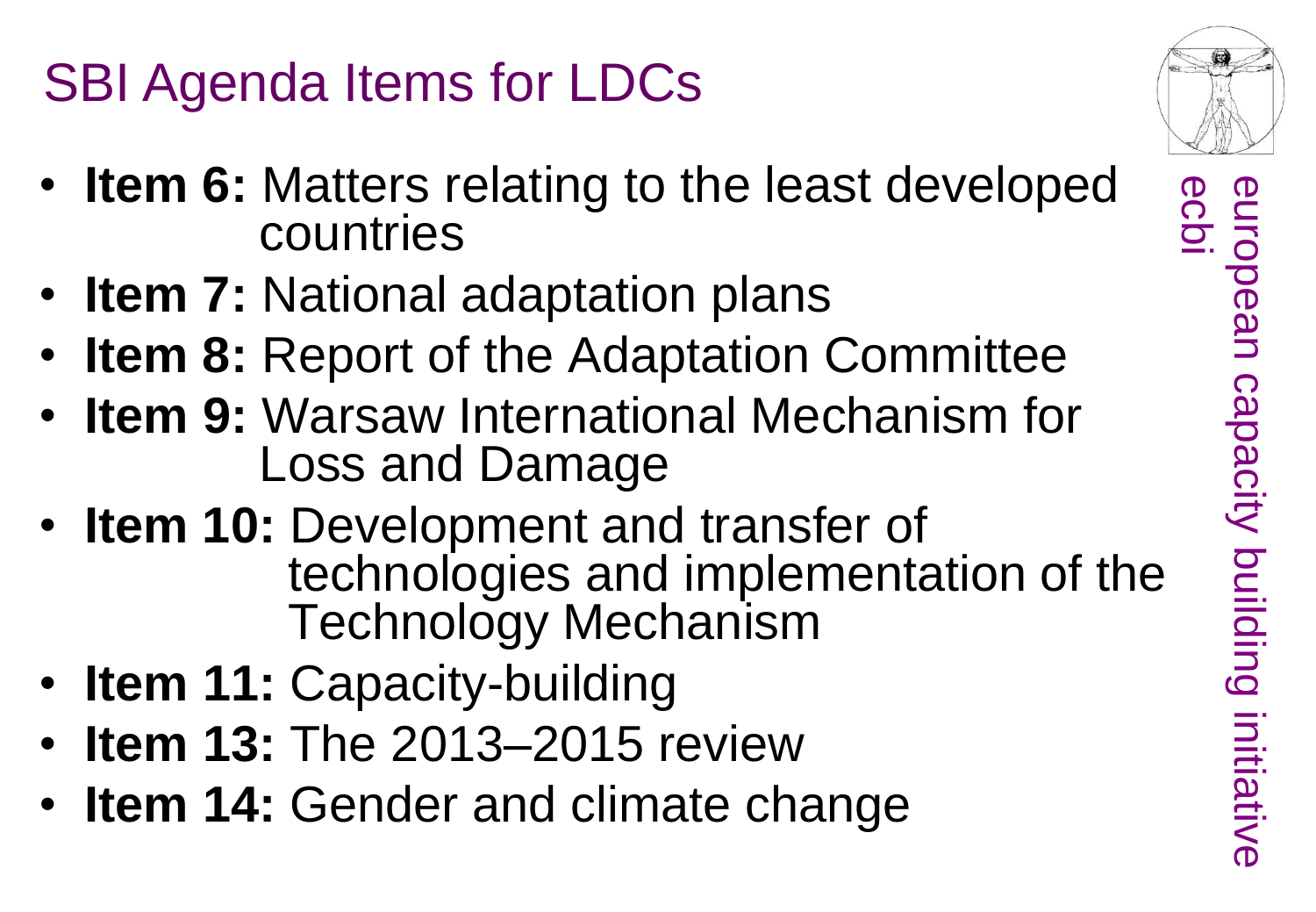## SBSTA Agenda Items for LDCs

- **Item 3:** Nairobi work programme
- **Item 4:** Report of the Adaptation Committee
- **Item 5:** Development and transfer of technologies
- **Item 6:** Issues relating to agriculture
- **Item 7:** Warsaw International Mechanism for Loss and Damage
- **Item 8b:** 2013-2015 review
- **Item 11d:** Land use, land-use change and forestry
- **Item 12:** Market and non-market mechanisms

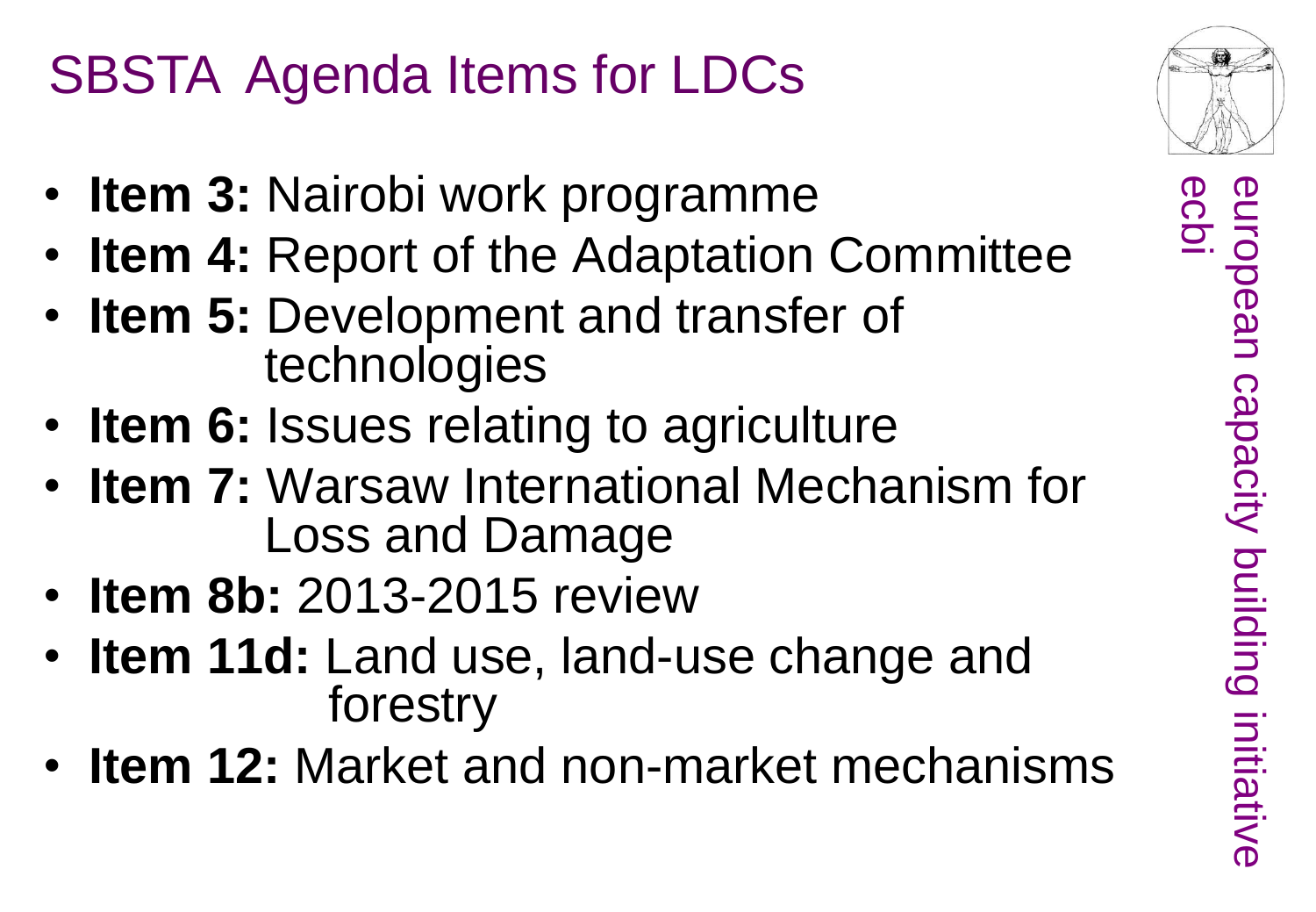ADP Agenda Items for LDCs

- **Item 3a:** Matters related to paragraphs 2 to 6
	- Workstream 1
	- 2015 agreement
	- INDCs
- **Item 3b:** Matters related to paragraphs 7 and 8
	- Workstream 2
	- Pre-2020 action



european<br>ecbi

european capacity building initiative

capacity building initiative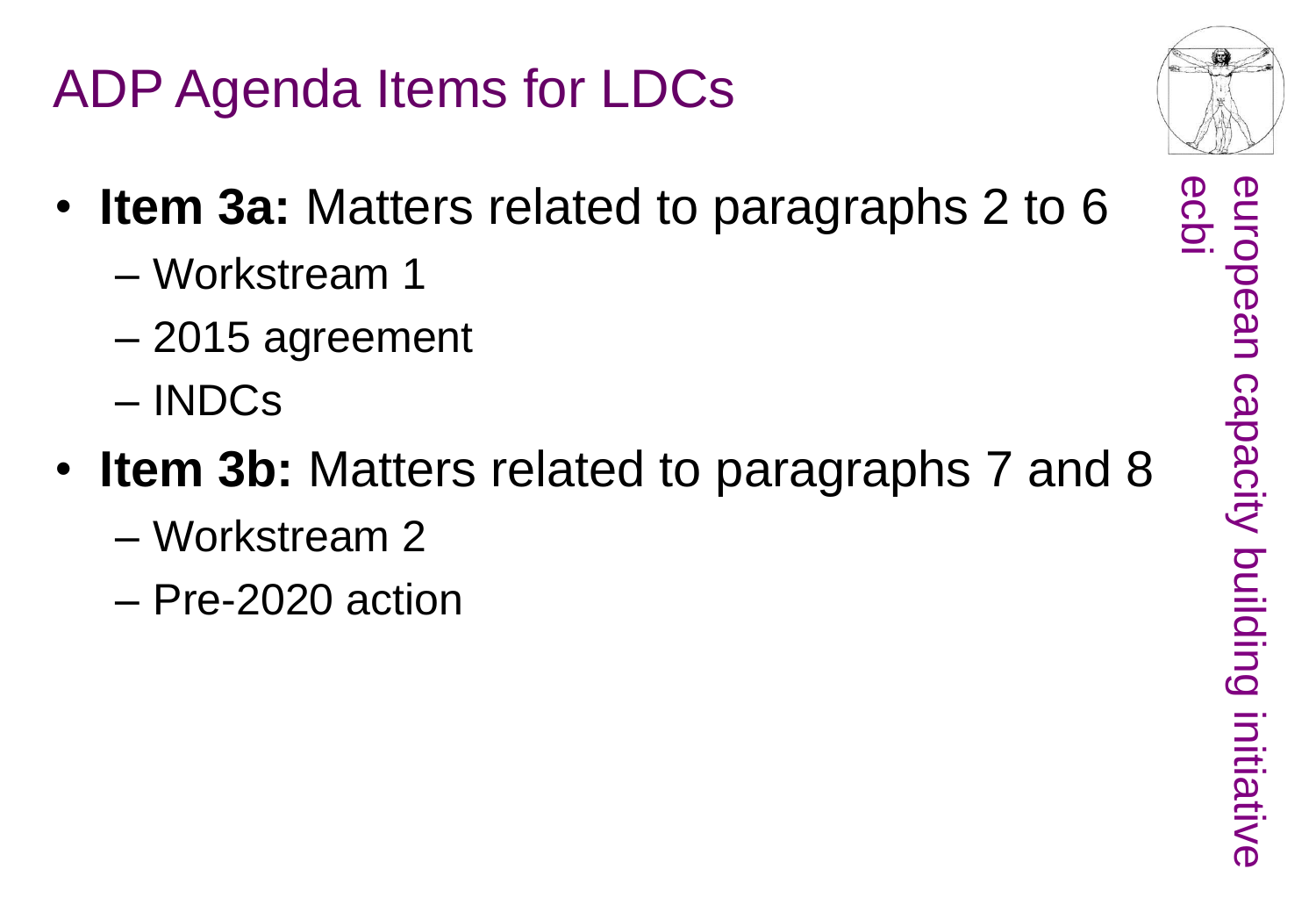